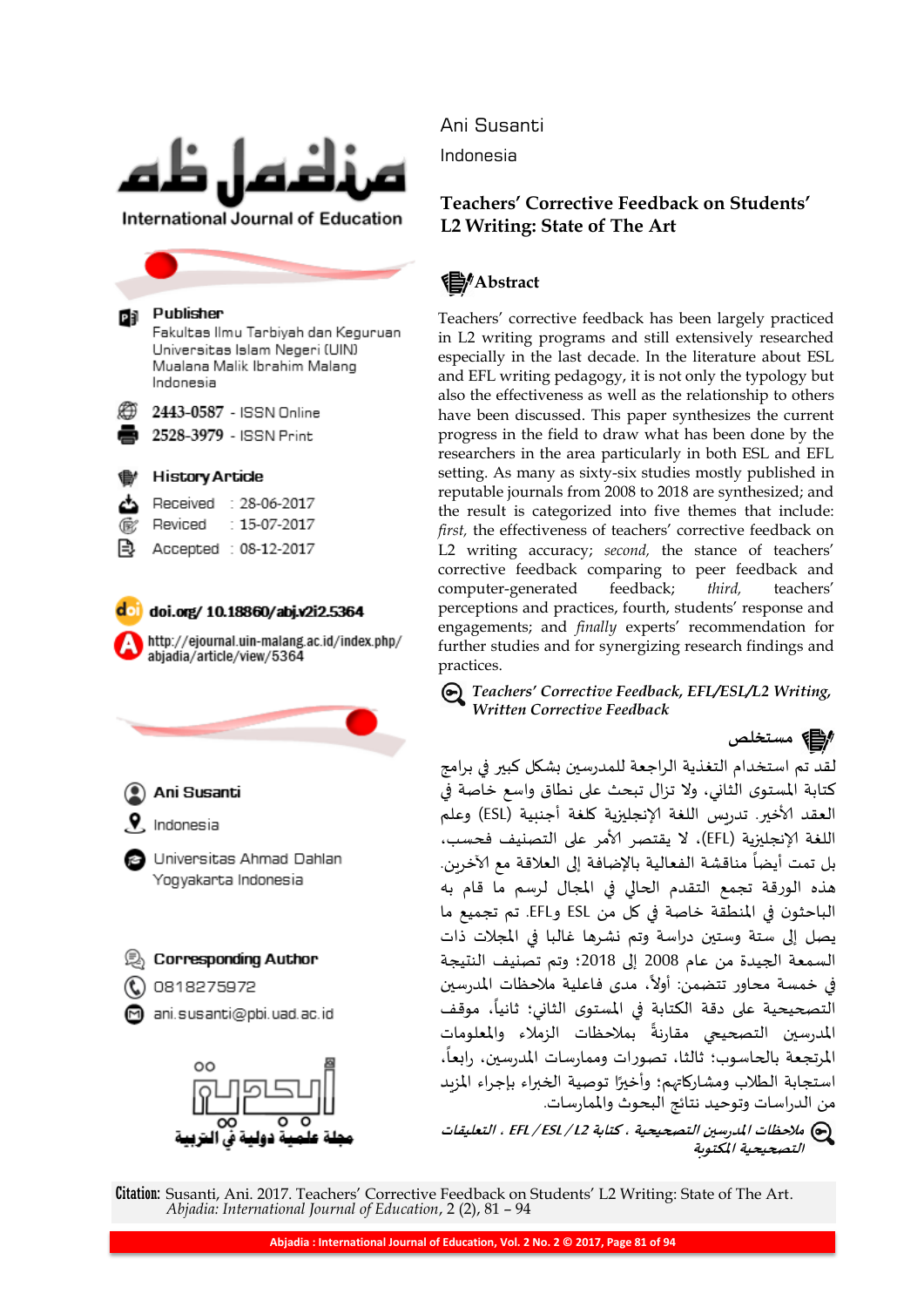



### **Abstrak**

Umpan balik korektif para guru telah banyak dipraktekkan dalam program penulisan L2 dan masih banyak diteliti terutama dalam dekade terakhir. Dalam literatur tentang pedagogi penulisan ESL dan EFL, tidak hanya tipologi tetapi juga efektivitas serta hubungan dengan orang lain telah dibahas. Makalah ini mensintesis kemajuan saat ini di lapangan untuk menggambarkan apa yang telah dilakukan oleh para peneliti di daerah tersebut terutama dalam pengaturan ESL dan EFL. Sebanyak enam puluh enam studi yang kebanyakan diterbitkan dalam jurnal terkemuka dari tahun 2008 hingga 2018 disintesis; dan hasilnya dikategorikan ke dalam lima tema yang meliputi: pertama, efektivitas umpan balik korektif guru pada akurasi penulisan L2; kedua, sikap umpan balik koreksi guru dibandingkan dengan umpan balik teman dan umpan balik yang dihasilkan komputer; ketiga, persepsi dan praktik guru, keempat, respon dan keterlibatan siswa; dan akhirnya rekomendasi para ahli untuk studi lebih lanjut dan untuk mensinergikan temuan dan praktik penelitian

*Umpan Balik Korektif Guru, Penulisan EFL/ESL/L2, Umpan Balik Koreksi Tertulis*

http://

http://ejournal.uin-malang.ac.id/index.php/abjadia/article/view/5364



Corrective feedback is mostly used for supporting students' learning, and the power have been known especially by those working in language teaching. There are numbers of updated empirical confirmation showing that corrective feedback can positively affect language development (e.g. Bitchener and Knoch, 2010; Hattie and Timperley, 2007; Oltra-Massuet, 2018; Rummel and Bitchener, 2015). To follow the discussion about teachers' corrective feedback in L2 writing context, it is useful to refer the typology of teachers' corrective feedback from Ellis (2009) and Sheen & Ellis (2011) mentioning that there are some known terminologies related to types of feedback such as direct vs. indirect feedback, focused vs unfocused feedback, located vs not located, and using metalinguistic information vs no metalinguistic information. Advanced technology has enlarged the typology both as the medium of transferring feedback (use of video or audio) and automatic feedback function (software), which is also popular as automated writing evaluation (AWE).

It is important to note that the effectiveness of teachers' corrective feedback is not without critics. Truscott (1996) strongly rejected grammar correction because it was ineffective and even harmful. Ferris (1999) responded that Truscotts' argument was premature and overly strong. Truscott-Ferris debate and supporters in the area of grammar corrective feedback have been reviewed in several resources (e.g. Brown, 2012; Casanave, 2007:86). This paper overviews the current studies on teachers" corrective feedback in L2 writing. L2 in this paper refers to English, and thus the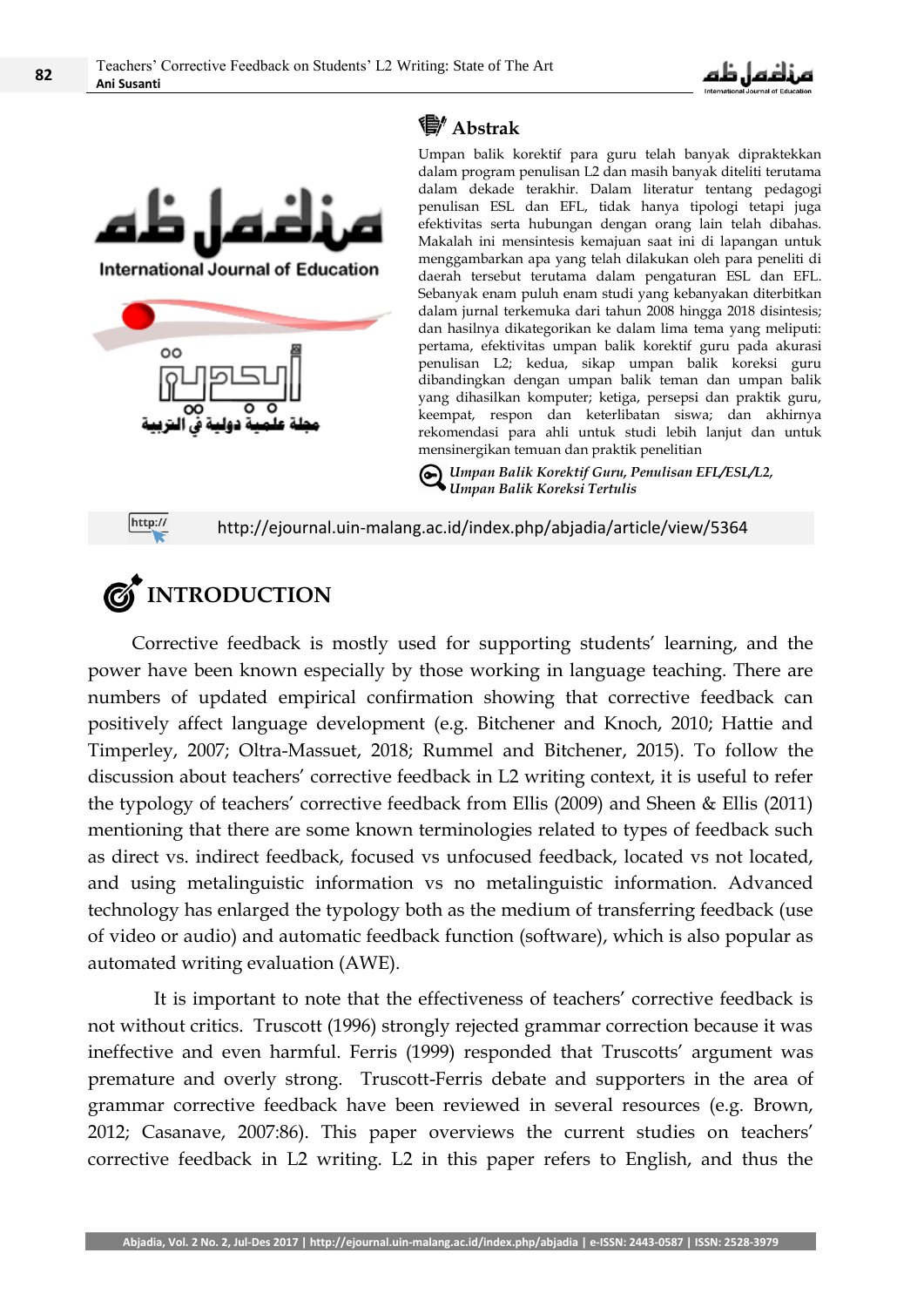collections of sources to review are specific to both ESL and EFL setting. As many as sixty-six articles mostly published in selected Q1 journals (as listed in second language acquisition and writing are synthesized. The result of the overview is organized into five following parts first, the effectiveness of teachers' corrective feedback on L2 writing accuracy; second, the position of teachers' corrective feedback comparing to other external feedback; third, teachers perceptions and practices, fourth, the students response and engagements to teachers' corrective feedback; and finally recommendations for further studies.

## **LAS** DISCUSSIONS

#### **The Effectiveness of Teachers' Corrective Feedback on L2 Writing Accuracy**

Numerous experimental studies in different contexts have currently reported that teachers" written corrective feedback (WCF) is statistically significant to improve the students" L2 writing grammatical accuracy. Bitchener (2008) reported one experimental study that is applied to four assigned groups (direct corrective feedback, written and oral meta-linguistic explanation; direct corrective feedback and written metalinguistic explanation; direct corrective feedback only; the control group received no corrective feedback) involving 75 students of low intermediate international ESL students in Auckland, New Zealand who were asked to produce three pieces of writings (pre-test, immediate post-test, and delayed post-test) that portrayed what was happening in a provided picture. The study found that the accuracy (in using article system) of students who received written corrective feedback in the immediate post-test is outperformed those in the control group and that this level of performance was consistent two months ahead (Bitchener, 2008).

The same findings are also accurate for identical studies applied to 52 lowintermediate ESL students in Auckland, New Zealand (Bitchener and Knoch, 2009) and 63 advanced L2 writers in a course named "Introductory Composition for International students' in USA (Bitchener and Knoch, 2010). Again, similarly targeting on the use of article, a different study involving 49 low-intermediate ESL students in an intensive language program in the United States confirmed that metalinguistic explanation (ME) helped to develop learners' L2 explicit knowledge although the effect was not durable (Shintani and Ellis, 2013). These three studies confirm the immediate positive effect of teachers' corrective feedback to the ESL writers' grammatical accuracy particularly on the use of article.

Concerning dissimilar linguistic feature, another experimental study in EFL setting was reported by Rummel and Bitchener (2015) who conducted a seven-week experimental study requiring 42 advanced EFL learners in Vientiane, Laos to write four different narrative texts on the given prompts (pre-test, post-test and two delayed post-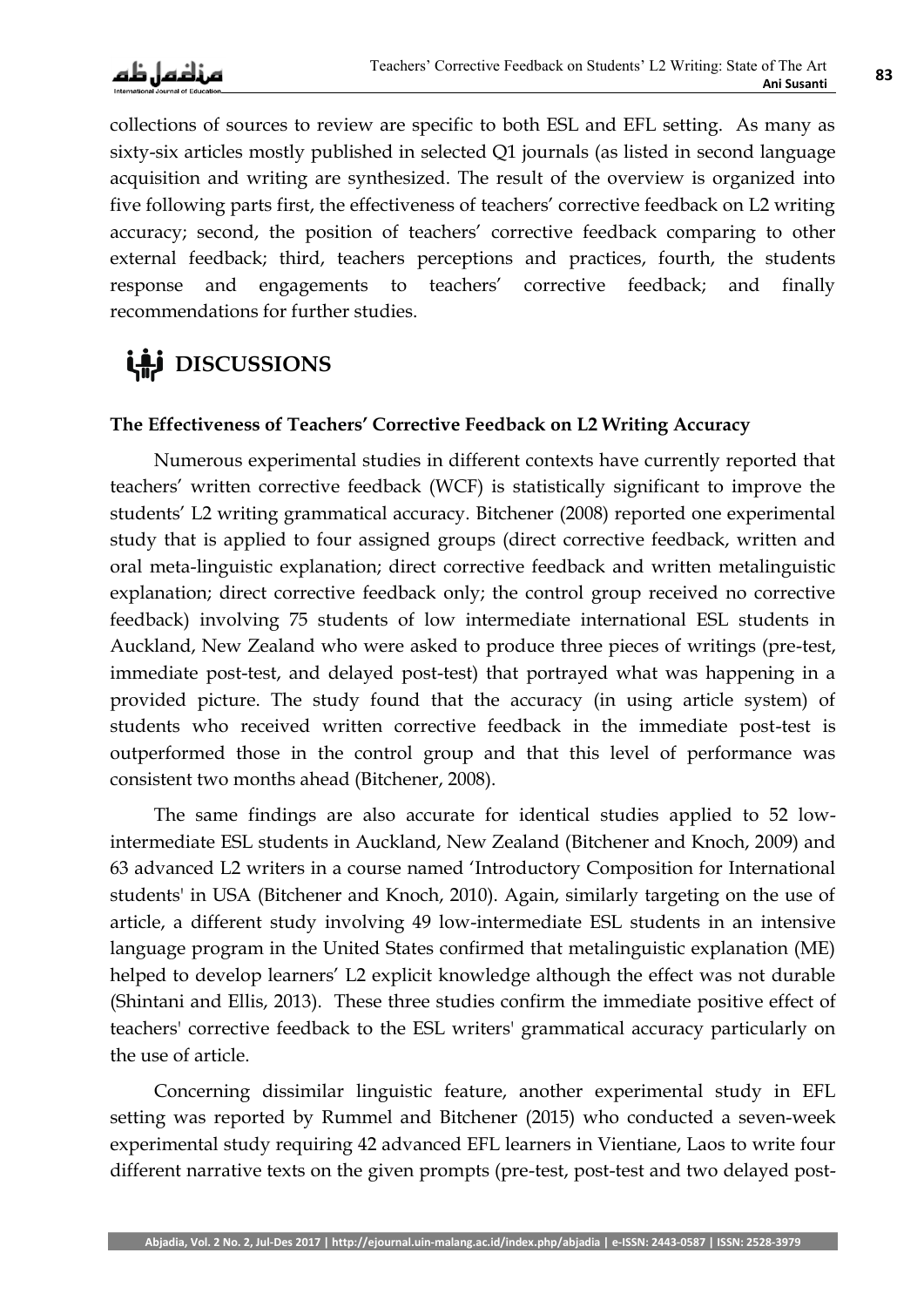tests). The study found that the three experimental groups having different types of WCF showed significant improvement in the use of the targeted feature (simple past tense) while the control group did not (Rummel and Bitchener, 2015). The other study on the effect of focused and unfocused indirect written corrective feedback on EFL learners' accuracy in using weak past tense verb has confirmed that the experimental groups not only outperformed the control groups in the direct post-test but also in the delayed post-test (Frear and Chiu, 2015).

Specific factor, for example language analytical ability (LAA), might mediate the short term effect of feedback, just like what Shintani and Ellis (2015) have reported from a correlational study participated by 118 Japanese university students of English that *first,* learners with stronger LAA benefited more from both direct feedback and metalinguistic explanation than learners with lower ability; *second*, LAA played a more prominent role for those learners who had revised their original writing following the feedback; and *finally* the mediating effect was only apparent in new writing produced immediately after the feedback. Highlighting the role of mediating factors of teachers' corrective feedback in the grammatical accuracy of L2 learners, Kang Han (2015) synthesized 21 primary studies in the subject of teachers' written corrective feedback and came to the conclusion that teachers' written corrective feedback could promote better grammatical accuracy in second language writing, but the significance depends on variables such as learners' proficiency, the setting, and the genre of the writing task.

Above and beyond grammatical accuracy, Truscott (1996, 2008) claims that (a) correction may have significance for non-grammatical errors but not for errors in grammar; (b) students tend to avoid more complicated advice due to error correction; and (c) the time used on CF may be more wisely used for additional writing practice. Responding to Truscott's provoking thought, many researchers have undertaken more investigations and meta-synthesis argumentation to provide stronger evidence on the effectiveness of written corrective feedback to improve writing quality (Ferris, 2012; Hyland and Hyland, 2008; Liu and Brown, 2015). As a results of this attempt, several longitudinal and mixed studies have consolidated that comprehensive, multiple component, dynamic and individual error correction in second language writing are effective strategies in improving learners' accuracy over time (Beuningen, Jong, and Kuiken, 2012; Early and Saidy, 2013; Ferris, Liu, Sinha, Senna, 2012; Hartshorn, Evans, Merrill, Sudweeks, Strong-Krause, and Anderson, 2010; Kurzer, 2018; Rahimi, 2008). Even though more and more evidence of the power of feedback in EFL and ESL writing contexts have been published, expanded and extended explorations in the area are still open to help researchers and practitioners conclude and make generalization about the effectiveness of teachers' corrective feedback particularly on non-grammatical and more complex aspects and the longer-term effects (Bitchener and Knoch, 2015; Ferris, 2015).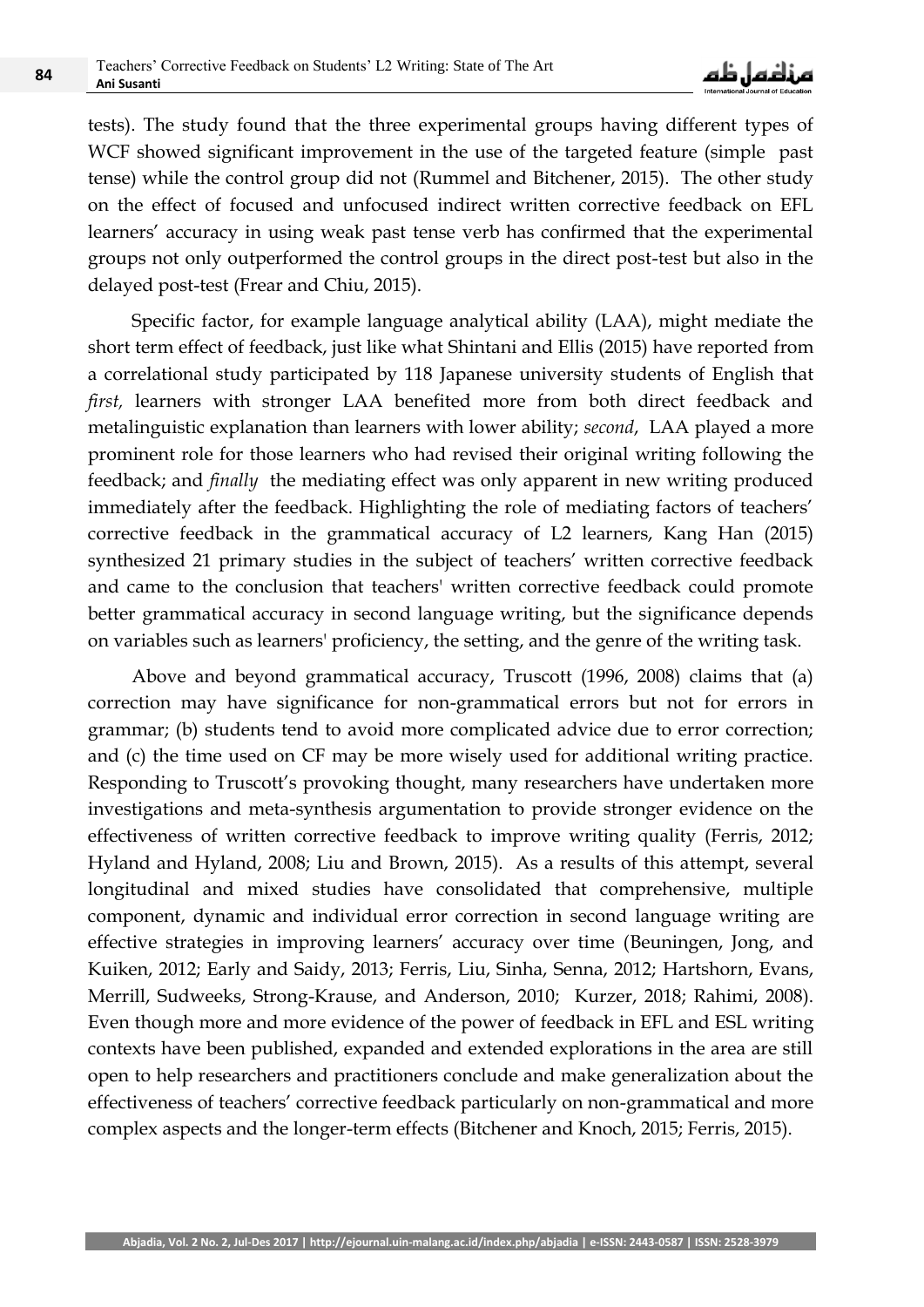#### **Teachers' Corrective Feedback vs. Other External Feedback**

Another area of investigation about corrective feedback in L2 writing is contrasting the uptake between feedback given by teachers and other external sources (peers and technology/computer-generated). Ruegg (2015) carried out a study participated by 64 Japanese university students to investigate the differences in students' uptake of peer and teacher feedback after receiving feedback from only one subject longitudinally. Her study found that peer feedback was more often nonspecific but led to successful revisions whereas teacher feedback was more often specific and more often up-taken yet led to misunderstandings or unsuccessful revision (Ruegg, 2015). While peer feedback is powerfully lead to successful revision, previous studies confirm that most learners paid attention to less than 50% of peer feedback received (Cannor and Asenavage, 1994; Paulus, 1999; Tsui and Ng, 2000) probably due to the nonspecific nature of the feedback from peers. Therefore peer reviewers should be trained to give specific feedback and general comments peer feedback (Ruegg, 2015).

The other external feedback source growing in this sophisticated era is computergenerated feedback software by utilizing language corpora and concordance files which have been started to be widely used at the beginning of 2000s such as *Word Pilot, Check My Words, Mark My Words* (Hyland and Hyland, 2008) and *Criterion, My Access!* (Chong, 2017). Those automated writing evaluation (AWE) software are not only used for assessment feedback but also for diagnostic and corrective feedback (Chong, 2017). It was reported that AWE feedback is likely to have a constructive impact to students' EFL writing accuracy and positively perceived by both teachers and students (Li, Link, and Hegelheimer, 2015; Zhang (2016). However, there's a large discrepancy between teachers' and AWE"s feedback (Dikli and Bleyle, 2014). *Criterion* did not identify numerous errors made by the students, but most of those errors were truly identified by the teacher; in fact, the teacher provided both more (i.e., a higher total number of coded errors) and higher quality (i.e., a higher percentage of coded errors judged as accurate) feedback compared to *Criterion* (Dikli and Bleyle, 2014). Another software, *My Access!,* is the same either (Dikli, 2010). Given that, it might be true that AWE could reduce teachers' workload, but that does not mean that AWE provides better feedback that the students are likely to pay attention and uptake for their revisions.

#### **Teachers' Perceptions and Practices**

Teachers respond students' writing with a certain amount of different concern and that this may change within the diverse situation (Hyland and Hyland, 2008). In L2 writing learning programs, most teachers respond not only to mechanics (Alshahrani and Storch, 2014) but also to global, substantive, higher-order concerns such as responding to students' rhetorical situations, use of reason, and organization as well as lower-order concerns about grammar or formatting (Dixon and Moxley, 2013; Lee, Leong, and Song, 2016). Previously, teachers tend to aware more on grammar and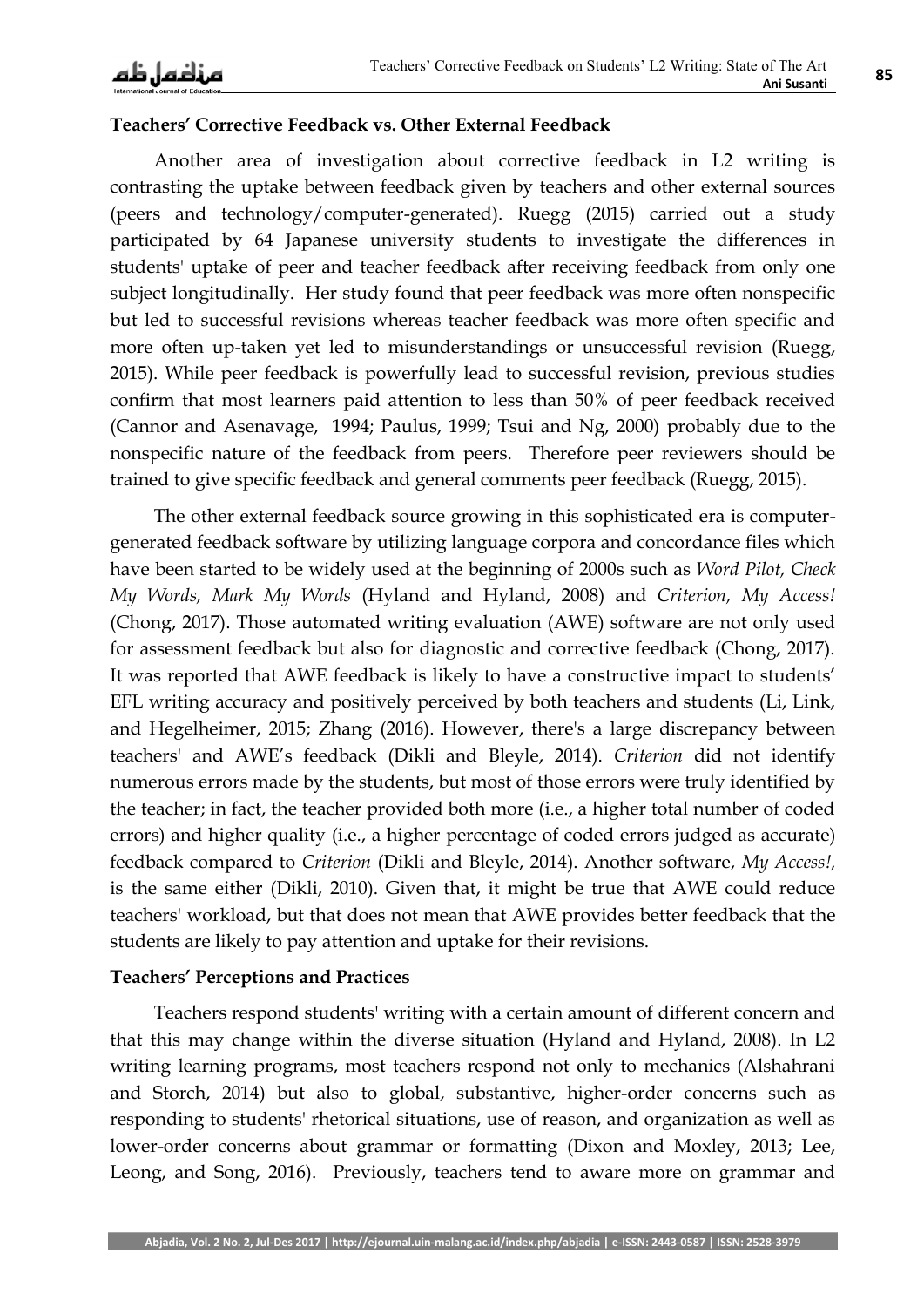mechanics rather than content and organization because grammatical and mechanical errors are more explicit (Ur, 1996: 170), but currently teachers are likely to cover all aspects when responding to students' writing (Dixon et al., 2013) and faculty teachers generally tend to concern more on content and style of the writing within the subject (Hyland, 2013; Lee et al., 2016).

Current studies about teachers' perception to teachers' feedback in L2 writing classroom also inform that teachers believe that their feedback can improve the students' writing quality, but they might find some constraints in practicing their ideals (Alshahrani et al, 2014; Junqueira and Payant, 2015; Lee et al, 2016; Lee, Mak, and Burns, 2015). More constraints are potentially faced by novice teachers as what has been portrayed in these following case studies. Junqueira and Payant (2015) investigated teacher feedback beliefs and practices of a pre-service L2 writing teacher during academic semester and found that the respondent (Kim) believe that feedback needs to be individualized, consumes time, requires practice, and can lead to better writing. Junqueira and Payant (2015) also informed that Kim understood that teachers should provide feedback on global aspects and, to a lesser extent, on local issues and provide explanations to WCF occurrences but her actual practice showed some mismatches, such that local WCF (83.9%) significantly outnumbered global WCF (16.1%). Relatively comparable constraints is also met by high school teachers in Hongkong as reported by Lee et al (2015).

To manage such constrains, teachers need to employ some professional adjustment (Ferris, Brown, Liu, Eugenia, and Stine, 2011) by dealing with three crucial contextual variables that are learners, situation, and instructional methodology (Hartshorn, McCollum, and Wolfersberger, 2010). Several attempts have also been empirically tested for example the use of video which is multimodal for conferencing thus the information delivered to the students could be richer (Ozkul and Ortactepe, 2017), the addition of affective comments to complement the written corrective feedback (Tang and Liu, 2018), the use of models (Mayo and Labandibar, 2017), and the application of supplementary rubrics (Ene and Kosobucki, 2016). Besides, reciprocal caring and dialogue interactions between teachers and students during the writing process could improve trust (Lee and Schallert, 2008) which then facilitate the linguistic revisions of the student writing (Merkel, 2018).

#### **Students' Response and Engagement**

Expanding the previous attempts to explore the students' preferences (Hyland and Hyland, 2008), recent studies on the students' preferences has evolved to students' responses and engagement to feedback. Several studies have been conducted in various settings. Lee (2008) investigates the reactions of students in two Hong Kong secondary classrooms to their teachers' feedback and finds out that students expected more written comments and explicit error feedback from teachers, yet lower proficiency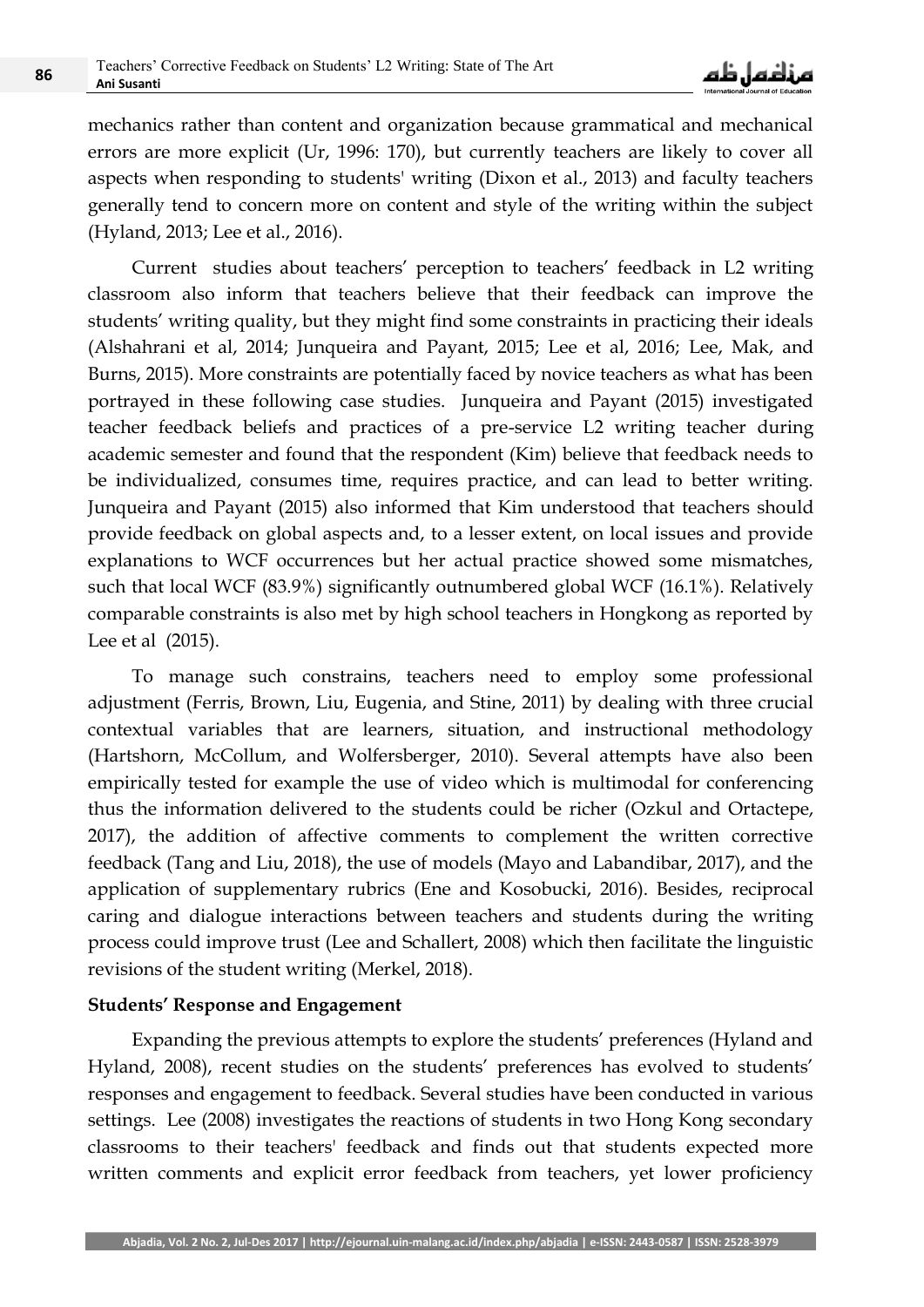students were less interested in error feedback than those of higher proficiency. Regarding the directness of the feedback, Treglia (2008) analyzes the critical and positive commentary, mitigated and unmitigated, written by two community-college students, first-year composition teachers on two drafts of two writing assignments done by 14 L1 and L2 students and addresses the students" reactions to these comments. Students indicated that they equally understand and revise following mitigated and directive comments; however, they found most helpful the commentary that provided some acknowledgment of their writing, offered specific suggestions, and gave them choices (Treglia, 2008).

In university settings, Elwood and Bode (2014) report on an investigation of student response to teacher feedback in university EFL writing classes in Japan. Students reacted positively to feedback and exhibited strong preferences for detailed, handwritten feedback that addressed both content and mechanical errors and commonly preferred red and blue marking (Elwood and Bode, 2014). The other results are that higher proficiency associated with lower anxiety levels, a better willingness to ask questions about feedback, and more favorable reactions to feedback, while the opposite was factual for lower-proficiency students; and that female student"s favored detailed, direct feedback more than male students did, while males indicated somewhat upper anxiety regarding feedback (Elwood and Bode, 2014). While in a disciplinary academic writing class, Song, Hoon, and Alvin (2017) analyze the extent to which students made appropriate revisions based on the feedback they received and find out that the students gave more attention to feedback on the rhetorical structure of their writing and were more focused on macro issues regarding the clarity of their thesis/topic statements and the logical development of ideas than with the mechanics.

The other report from graduate programs context find that after taking part in the research replication project, many students' notes discovered a reduced emphasis on the affective aspect of error correction, and a more advanced understanding of corrective feedback, as well as an appreciation for the relationship between corrective feedback, student uptake, and error type (Vasques and Harvey, 2010). In addition to the studies on English (L2) students' cognitive responses to teachers' feedback to their writing, researches dealing with the students' emotional responses to the feedback gain more attention recently. Mahfoodh (2016) conducted grounded theory approach to obtain kinds of emotional responses to teachers feedback in L2 writing context; the results uncovered that EFL university students' emotional responses include *acceptance of feedback, rejection of feedback, surprise, happiness, dissatisfaction, disappointment, frustration, and satisfaction.* Some emotional responses could be categorized as harsh criticism, negative evaluation, and miscommunication between teachers and their students (Mahfood, 2016).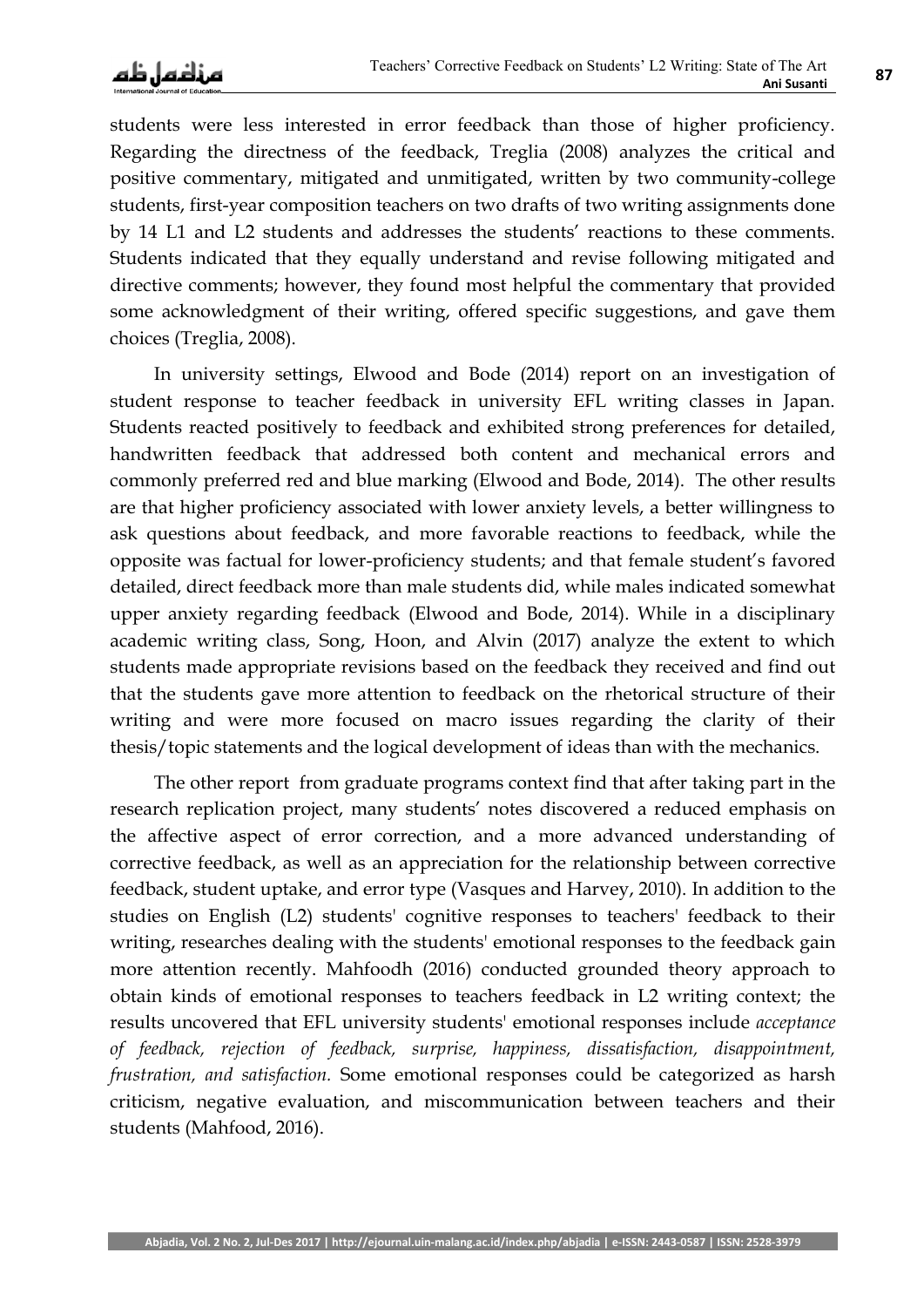Such emotional responses are not only felt by students learning L2 writing in their home countries but also L2 writers studying abroad, as reported by Ryan and Handerson (2017) that international students were more likely than domestic students to find feedback comments to be discouraging, upsetting and too critical. Zhang and Hyland (2018) state that student engagement with written corrective feedback assists language acquisition and writing development. They argue that engagement is a significant factor in the attainment of formative assessment in teaching contexts where multiple drafting is applied (Zhang and Hyland, 2018). While, Han and Hyland (2015) find that the tertiary learner engagement to written corrective feedback is complex cognitively, the behaviourally, and the affectively; and individual differences in learner engagement with WCF seems attributed partly to learners' beliefs and experiences about WCF and L2 writing, their L2 learning objectives, and to the interactional context in which written corrective feedback was received and processed.

Underpinning Han's and Hyland's multidimensional conceptual framework, Zheng and Yu (2018) has explored how 12 Chinese lower proficiency students engaged affectively, behaviorally and cognitively with teacher written corrective feedback in EFL writing and found that while the participants' affective engagement was relatively positive, their behavioral and cognitive engagement was not extensive recognizing that their behavioral engagement did not result in better language accuracy, and there was inadequate awareness at the level of understanding the written corrective feedback, especially for the indirect written corrective feedback It has also found that students' lower English proficiency may negatively influence their cognitive and behavioral engagement with WCF and cause imbalances among the three sub-dimensions of engagement (Zheng and Yu, 2018). Teachers need to have an in-depth understanding of students" backgrounds and beliefs and that they should wisely plan their WCF strategies to boost students' engagement with WCF (Han and Hyland, 2015; Morris and Chickwa, 2016).

#### **Relationships to Other Concepts and Further Research Agenda**

In the last decade, some articles report that connection between teachers' corrective feedback in L2 writing and other concepts such as sociocultural perspectives, intelligence, and motivation. The discussion on teacher feedback is influenced by sociocultural perspectives (Lee, 2014; Moradian, Miri, and Nasab, 2016; Storch, 2018;); and that mediated learning experience (MLE) is a new object of the feedback system and introducing other innovations can lead to more effective feedback and help students improve Activity Theory perspectives (Lee, 2014). While, Waller and Papi (2017) discuss the relationship between language learners' implicit theories of writing intelligence, their writing motivation, and their orientation toward written corrective feedback (WCF) as a result of their correlational study involving 142 English as a Second Language (ESL) writers at a large university in the United States. Multiple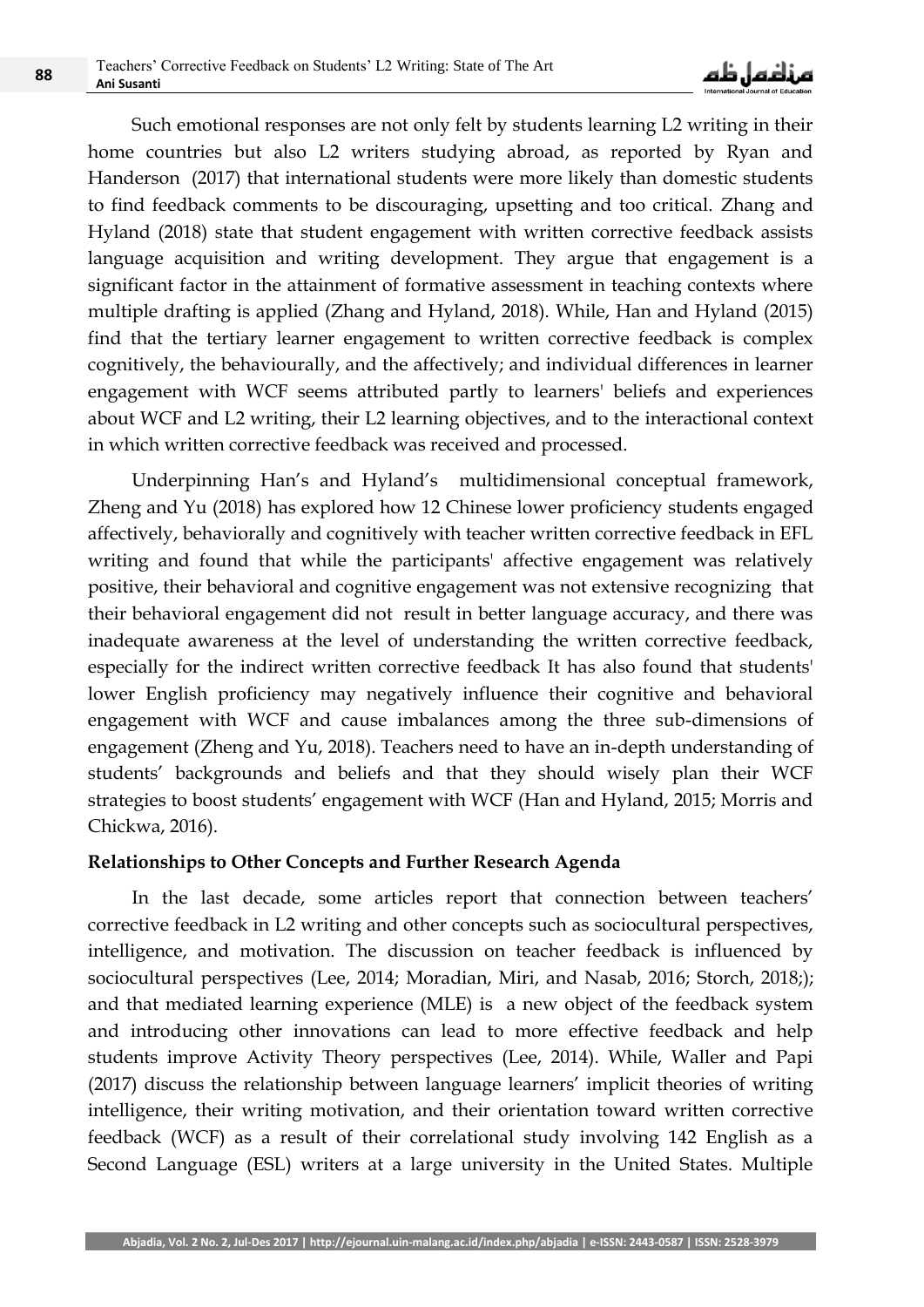regression result showed that the theory of writing intelligence (the belief that writing intelligence is dynamic and can grow through effort and experience) significantly and positively predicted the students' feedback seeking orientation, while the theory of writing intelligence (the belief that writing intelligence is stable and unchangeable) was a significant predictor of their feedback avoiding orientation (Waller and Papi, 2017). Moreover, the theory of writing intelligence, but not the entity theory of writing intelligence, was a statistically significant predictor of second language (L2) writing motivation; writing motivation, in turn, was most strongly correlated with the participants' feedback seeking orientation, accounting for 41% of its variance (Waller and Papi, 2017).

With the raise of attention toward teachers' corrective feedback as a body of knowledge in L2 pedagogy, replications studies about the efficacy of written CF and longitudinal studies are suggested (Bitchener and Knoch, 2015; Ferris, 2015). Moreover, research findings should be disseminated to both researchers and practitioners not only through journals but also through the professional online forum (McGarrell, 2011) so that gap between research and practice can be minimized (Lee, 2013)

# **CONCLUSION**

Regardless Truscott's strong rejection (1996), current empirical studies have highlighted the significant role of teachers' corrective feedback on students' L2 (immediate) writing accuracy. In revising writing drafts, most students paid more attention to teachers' feedback than they do to peers and/or computer generated feedback. Both teachers and students are engaged cognitively and emotionally to the practice of corrective feedback in writing pedagogy and are encouraged to optimize the potentials of feedback in L2 writing to support the students' successful learning. Researchers have planned agenda for further research to explore teachers' corrective feedback in L2 writing from different theoretical perspectives to meet more conclusive case.

## **BIBLIOGRAPHY**

- Alshahrani, Abdulaziz & Storch, Neomy. 2014. Investigating Teachers' Written Corrective Feedback Practices in A Saudi EFL Context: How Do They Align with Their Beliefs, Institutional Guidelines, And Students" Preferences?. *Australian Review of Applied Linguistics,* 37 (2), 101-122.
- Beuningen, Catherine G. Van., Jong , Nivja H. De., & Kuiken, Folkert. 2012. Evidence on the Effectiveness of Comprehensive Error Correction in Second Language Writing. *A Journal of Research in Language Studies*, 62 (1), 1-41.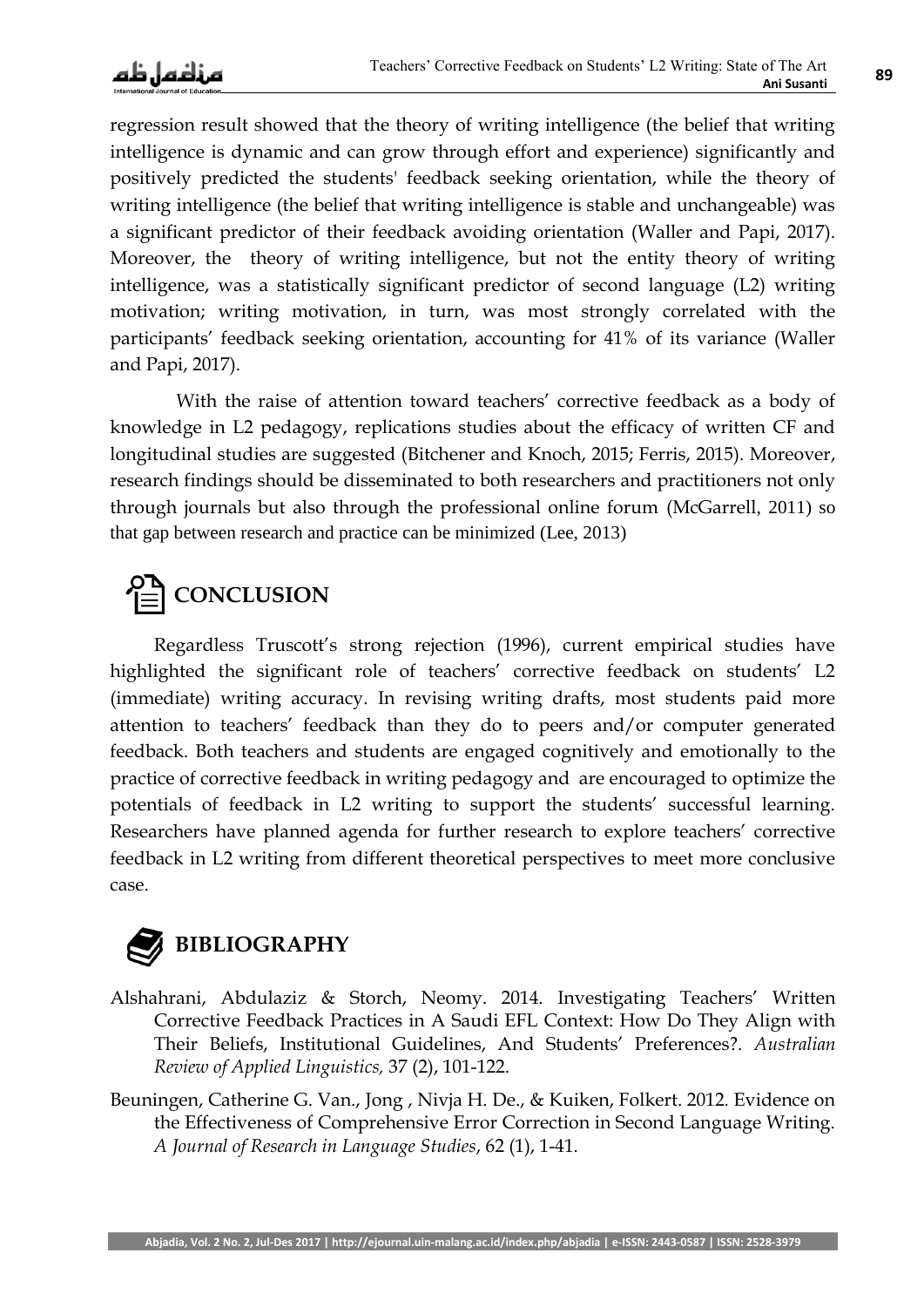- Bitchener, John & Knoch, Ute. 2009. The Contribution of Written Corrective Feedback to Language Development: A Ten Month Investigation. *Applied Linguistics,* 31 (2), 193–214.
- Bitchener, John & Knoch, Ute. 2010. Raising the Linguistic Accuracy Level of Advanced L2 Writers with Written Corrective Feedback. *Journal of Second Language Writing*, 19 (4), 207–217.
- Bitchener, John & Knoch, Ute. 2015. Written Corrective Feedback Studies: Approximate Replication of Bitchener & Knoch (2010a) and Van Beuningen, De Jong & Kuiken (2012) *Language Teaching,* 48 (3), 405–414.
- Bitchener, John. 2008. Evidence in Support of Written Corrective Feedback. *Journal of Second Language Writing*, 17 (2), 102–118.
- Brown, Dan. 2012. The Written Corrective Feedback Debate: Next Steps for Classroom Teachers and Practitioners. *TESOL Quarterly*, 46 (4), 605 – 877.
- Casanave, Christine Pearson. 2007. *Controversies in Second Language Writing: Dilemmas and Decicions in Research and Instruction.* The University of Michigan Press.
- Chong, Ivan. 2017. Reconsidering Teacher, Peer, and Computer-Generated Feedback. *TESOL Journal,* 8 (4), 886-893.
- Connor, Ulla & Asenavage, Karen. 1994. Peer Response Groups in ESL Writing Classes: How Much Impact on Revision? *Journal of Second Language Writing,* 3 (3), 257–76.
- Dikli, Semire & Bleyle, Susan. 2014. Automated Essay Scoring Feedback for Second Language Writers: How Does It Compare to Instructor Feedback?. *Assessing Writing*, 22, 1–17.
- Dikli, Semire. 2010. Nature of Automated Essay Scoring Feedback. *CALICO Journal*, 28 (1), 99-134.
- Dixon, Zachary & Moxley, Joe. 2013. Everything is Illuminated: What Big Data Can Tell Us About Teacher Commentary. *Assessing Writing*, 18, 241–256.
- Early, Jessica Singer & Saidy, Christina. 2013. A Study of a Multiple Component Feedback Approach to Substantive Revision for Secondary ELL and Multilingual Writers. *Reading and Writing An Interdisciplinary Journal,* 27 (6), 995 – 1014.
- Ellis, Rod. 2009. A Typology of Written Corrective Feedback Types. *ELT Journal*, 63 (2), 97-107.
- Elwood, James A., & Bode, Jeroen. 2014. Student Preferences vis-à-vis Teacher Feedback in University EFL Writing Classes in Japan. *System*, 42, 333–343.
- Ene, Estela & Kosobucki, Virginia. 2016. Rubrics and Corrective Feedback in ESL Writing: A Longitudinal Case Study of an L2 Writer. *Assessing Writing*, 30, 3 – 20.
- Evans, Norman W., Hartshorn, K. James, McCollum, Robb M., & Wolfersberger, Mark. 2010. Contextualizing Corrective Feedback in Second Language Writing Pedagogy. *Language Teaching Research,* 14 (4), 445–463.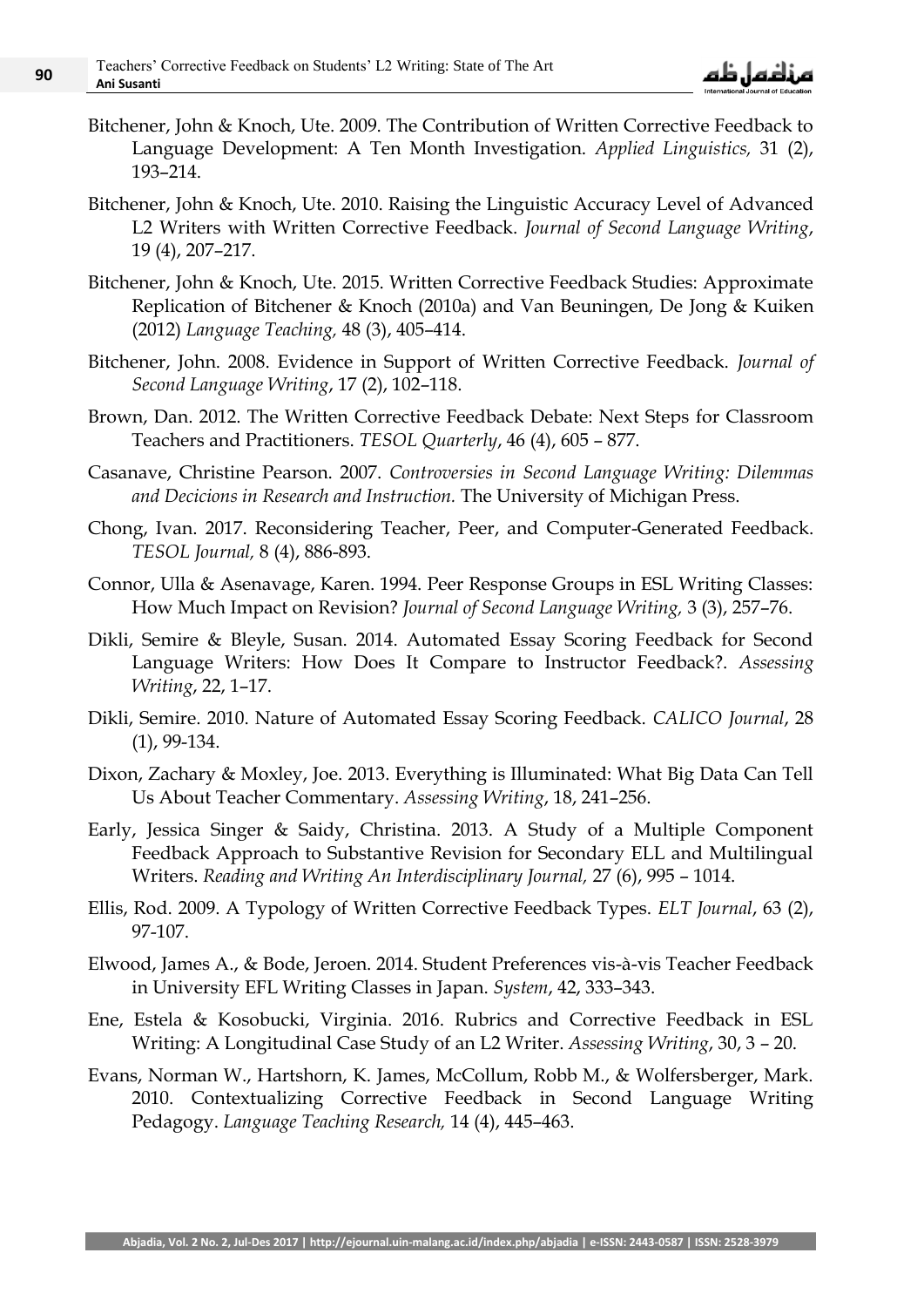- Ferris, Dana, Liu, Hsiang., Sinha, Aparna., & Senna, Manuel. 2012. Written Corrective Feedback for Individual L2 Writers. *Journal of Second Language Writing*, 22 (3), 307 – 329.
- Ferris, Dana. 1999. The Case for Grammar Correction in L2 Writing Classes: a Response to Truscott (1996). *Journal of Second Language Writing, 8 (l),* l - l1.
- Ferris, Dana. 2012. Written Corrective Feedback in Second Language Acquisition and Writing Studies. *Language Teaching,* 45 (4), 446 459.
- Ferris, Dana. 2015. Written corrective feedback in L2 writing: Connors & Lunsford (1988); Lunsford & Lunsford (2008); Lalande (1982). *Language Teaching,* 48 (4), 531– 544.
- Ferris, Dana., Brown, Jeffrey., Liu, Hsiang (Sean)., & Stine, Maria Eugenia Arnaudo. 2011. Responding to L2 Students in College Writing Classes: Teacher Perspectives. *TESOL Quarterly,* 45 (2), 207-234.
- Frear, David & Chiu, Yi-hui. 2015. The Effect of Focused and Unfocused Indirect Written Corrective Feedback on EFL Learners' Accuracy in New Pieces of Writing. *System*, 53, 24-34.
- Han, Ye & Hyland, Fiona. 2015. Exploring Learner Engagement with Written Corrective Feedback in a Chinese Tertiary EFL Classroom. *Journal of Second Language Writing*, 30, 31–44.
- Hartshorn, K. James; Evans, Norman W.; Merrill, Paul F.; Sudweeks, Richard R.; Strong-Krause, Diane; Anderson, Neil J. 2010. The Effects of Dynamic Corrective Feedback on ESL Writing Accuracy. *TESOL Quarterly,* 44 (1), 84–109.
- Hattie, John & Timperley, Helen. 2007. The Power of Feedback. *Review of Educational Research, 77* (1), 81–112.
- Hyland, Ken & Hyland, Fiona. 2008. Feedback on Second Language Students" Writing. Language Teaching, 39, 77-95.
- Hyland, Ken. 2013. Faculty Feedback: Perceptions And Practices in L2 Disciplinary Writing. *Journal of Second Language Writing,* 22, 240–253.
- Junqueira, Luciana & Payant, Caroline. 2015. "I Just Want to Do It Right, But It's So Hard": A Novice Teacher's Written Feedback Beliefs And Practices. *Journal of Second Language Writing*, 27, 19–36.
- Kang, Eunyoung & Han, Zhaohong. 2015. The Efficacy of Written Corrective Feedback in Improving L2 Written Accuracy: A Meta-Analysis. *The Modern Language Journal*, 99, 1-18.
- Kurzer, Kendon. 2018. Dynamic Written Corrective Feedback in Developmental Multilingual Writing Classes. *TESOL Quarterly*, 52 (1), 5 – 33.
- Lee, Given & Schallert, Diane L. 2008. Feedback and Revision Cycles in an EFL Writing Classroom Constructing Trust Between Teacher and Students Through. *Written Communication,* 25 (4), 506 – 357.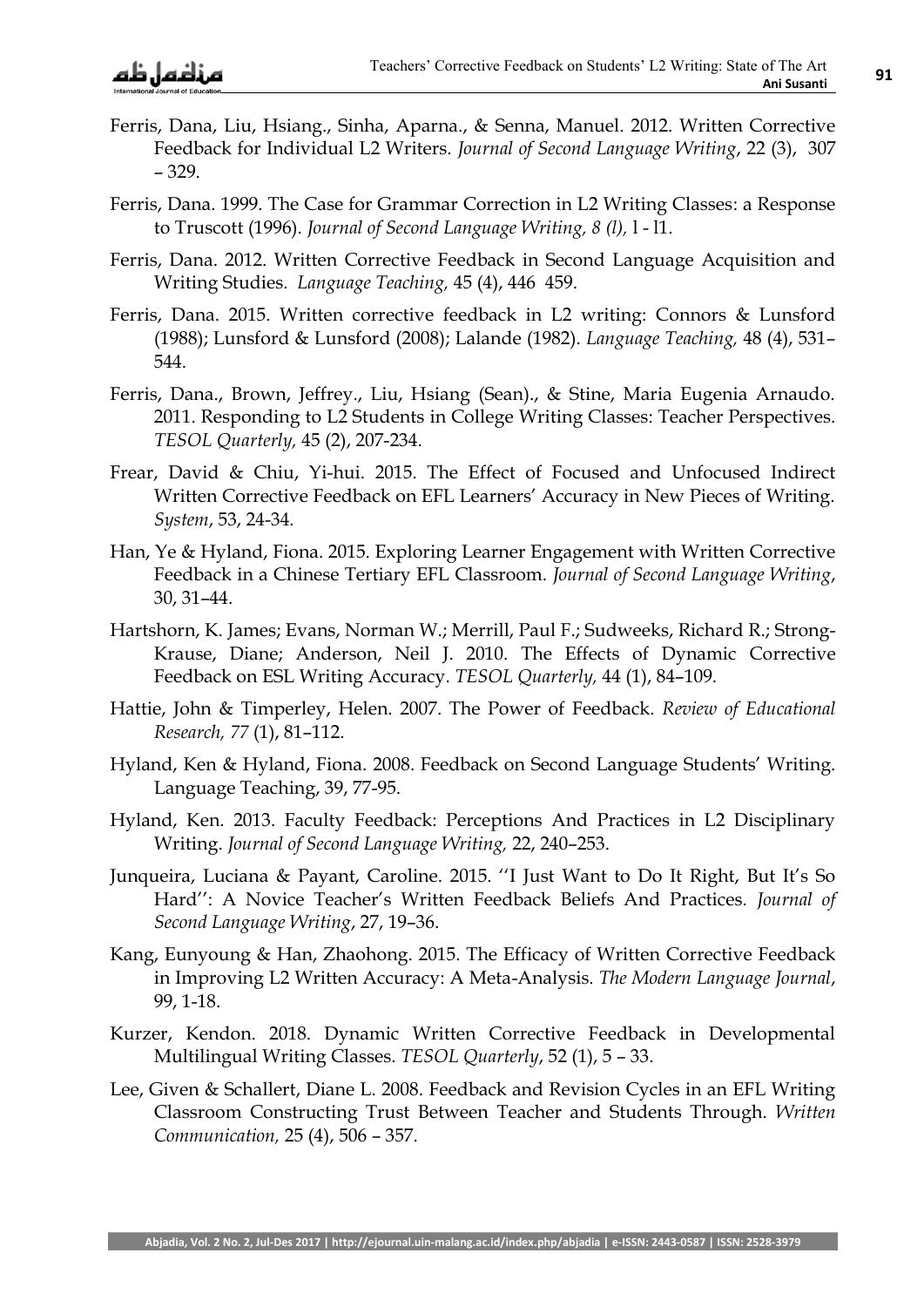- Lee, Icy. 2014. Revisiting Teacher Feedback in EFL Writing from Sociocultural Perspectives. *TESOL Quarterly*, 48 (1), 201-213.
- Lee, Icy. 2008. Student reactions to teacher feedback in two Hong Kong secondary classrooms. *Journal of Second Language Writing, 17, 144–16.*
- Lee, Icy. 2013. Research into practice: Written corrective feedback. *Language Teaching,* 46 (1), 108-119.
- Lee, Icy., Mak, Pauline., & Burns, Anne. 2015. EFL Teachers' Attempts at Feedback Innovation in the Writing Classroom. *Language Teaching Research,* 20 (2), 428 – 269.
- Li, Jinrong., Link, Stephanie & Hegelheimer, Volker. 2015. Rethinking the Role of Automated Writing Evaluation (AWE) Feedback in ESL Writing Instruction. *Journal of Second Language Writing,* 27, 1–18.
- Liu, Qiandi & Brown, Dan. 2015. Methodological Synthesis of Research on The Effectiveness of Corrective Feedback in L2 Writing. *Journal of Second Language Writing,* 30, 66–81.
- Mahfoodh, O.H.A. 2016. "I feel disappointed": EFL university students' emotional responses towards teacher written feedback. *Assessing Writing, 31, 53 – 72.*
- Mayo, María del Pilar García. & Labandibar, Udane Loidi . 2017. The Use of Models as Written Corrective Feedback in English as a Foreign Language (EFL) Writing. *Annual Review of Applied Linguistics*, 37, 110 – 127.
- McGarrell, Hedy. 2011. Writing Teacher Response (WTR). *International Journal of Applied Linguistics*. 21 (1), 140-142.
- Merkel, Warren. 2018. Role Reversals: A Case Study of Dialogic Interactions and Feedback on L2 Writing. *Journal of Second Language Writing,* 39, 16–28.
- Moradian, Mahmood Reza., Mirib, Mowla & Nasabc, Mojgan Hossein. 2016. Contribution of Written Languaging to Enhancing the Efficiency of Written Corrective Feedback. *International Journal of Applied Linguistics*, 27 (2), 406 – 426.
- Morris, Cecile & Chikwa, Gladson. 2016. Audio Versus Written Feedback: Exploring Learners' Preference and the Impact of Feedback Format on Students' Academic Performance. *Active Learning in Higher Education*, 17(2), 125–137.
- Oltra-Massuet, Isabel. 2018. Organizing Feedback. *The TESOL Encyclopedia of English Language Teaching*, [https://doi.org/10.1002/9781118784235.eelt0195.](https://doi.org/10.1002/9781118784235.eelt0195)
- Ozkul, Sertac & Ortactepe, Deniz. 2017. The Use of Video Feedback in Teaching Process-Approach EFL Writing. *TESOL Journal*, 8 (4), 862–877.
- Paulus, Trena. 1999. The Effect of Peer and Teacher Feedback on Student Writing. *Journal of Second Language Writing,* 8 (3), 265–89.
- Rahimi, Mohammad. 2008. The Role of Teacher's Corrective Feedback in Improving Iranian EFL Learners' Writing Accuracy over Time: Is Learner's Mother Tongue Relevant? *Reading and Writing: An Interdisciplinary Journal*, 22 (2), 219-243.
- Ruegg, Rachael. 2015. Differences in the Uptake of Peer and Teacher Feedback. *RELC Journal, 46 (2),* 131 – 145.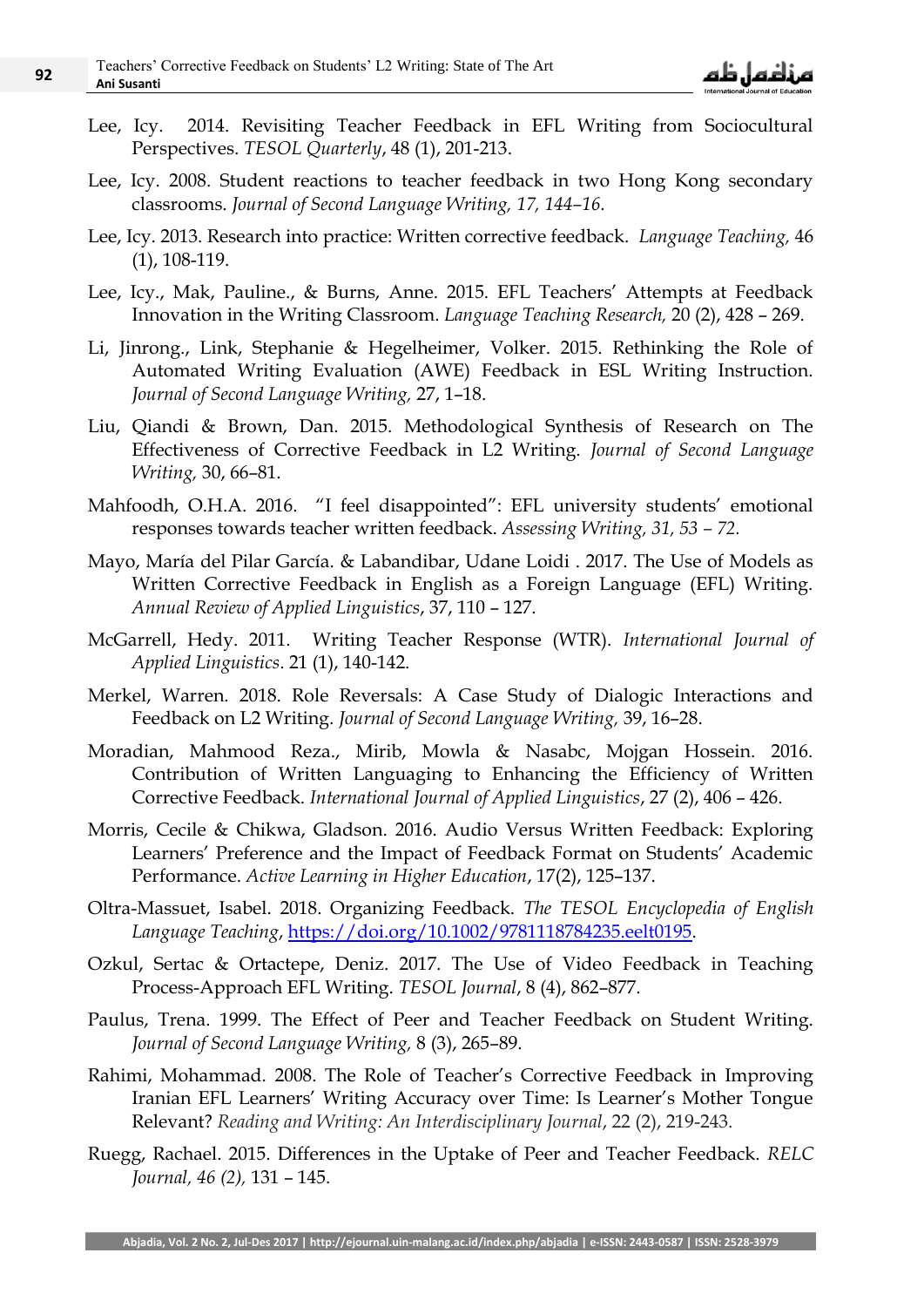- Rummel, Stephanie & Bitchener, John. 2015. The Effectiveness Of Written Corrective Feedback And The Impact Lao Learners" Beliefs Have On Uptake. *Australian Review of Applied Linguistics*, 38, (1), 66-84.
- Ryan, Tracii & Henderson, Michael. 2017. Feeling feedback: students' emotional responses to educator feedback. *Assessment & Evaluation in Higher Education, 42 (3),*  <https://doi.org/10.1080/02602938.2017.1416456>
- Sheen, Younghee & Ellis, Rod. 2011. Corrective Feedback in Language Teaching. *Handbook of Research in Second Language Teaching and Learning, 2*, 593–610.
- Shintani, Natsuko & Ellis, Rod. 2013. The Comparative Effect of Direct Written Corrective Feedback and Metalinguistic Explanation on Learners' Explicit and Implicit Knowledge of the English Indefinite Article. *Journal of Second Language Writing,* 22, 286–306.
- Shintani, Natsuko & Ellis, Rod. 2015. Does Language Analytical Ability Mediate the Effect of Written Feedback on Grammatical Accuracy in Second Language Writing?. *System*, 49, 110-119.
- Song, Geraldine., Hoon, Lee Hwee & Alvin, Leong Ping. 2017. Students' Response to Feedback: An Exploratory Study. *RELC Journal,* 48 (3), 357 – 372.
- Storch, Neomy.2018. Written Corrective Feedback from Sociocultural Theoretical Perspectives: a Research Agenda. *Language Teaching,* 51(2), 262–277.
- Tang, Chiachieh & Liu, Yeu-Ting. 2018. Effects of Indirect Coded Corrective Feedback with and without Short Affective Teacher Comments on L2 Writing Performance, Learner Uptake and Motivation. *Assessing Writing,* 35, 26–40.
- Treglia, Maria Ornella. 2008. Feedback on Feedback: Exploring Student Responses to Teachers" Written Commentary. *Journal of Basic Writing*, 27 (1), 105-137.
- Truscott, John & Hsu, Angela Yi-ping. (2008). Error Correction, Revision, and Learning. *Journal of Second Language Writing, 17,* (4), 292–305.
- Truscott, John. 1996. The Case against Grammar Correction in L2 Writing Classes. *Language Learning,* 46 (2), 327–369.
- Tsui, Amy & Ng, Maria. 2000. Do Secondary L2 Writers Benefit from Peer Comments? *Journal of Second Language Writing,* 9 (2), 147–71.
- Ur, Penny. 1996. *A Course in Language Teaching*. Cambridge, England: Cambridge University Press.
- Vásquez, Camilla & Harvey, Jane. 2010. Raising Teachers' Awareness About Corrective Feedback Through Research Replication. *Language Teaching Research,* 14: (4), 421– 443.
- Wallera, Laurel & Papi, Mostafa. 2017. Motivation and Feedback: How Implicit Theories of Intelligence Predict L2 Writers" Motivation and Feedback Orientation. *Journal of Second Language Writing,* 35, 54–65.